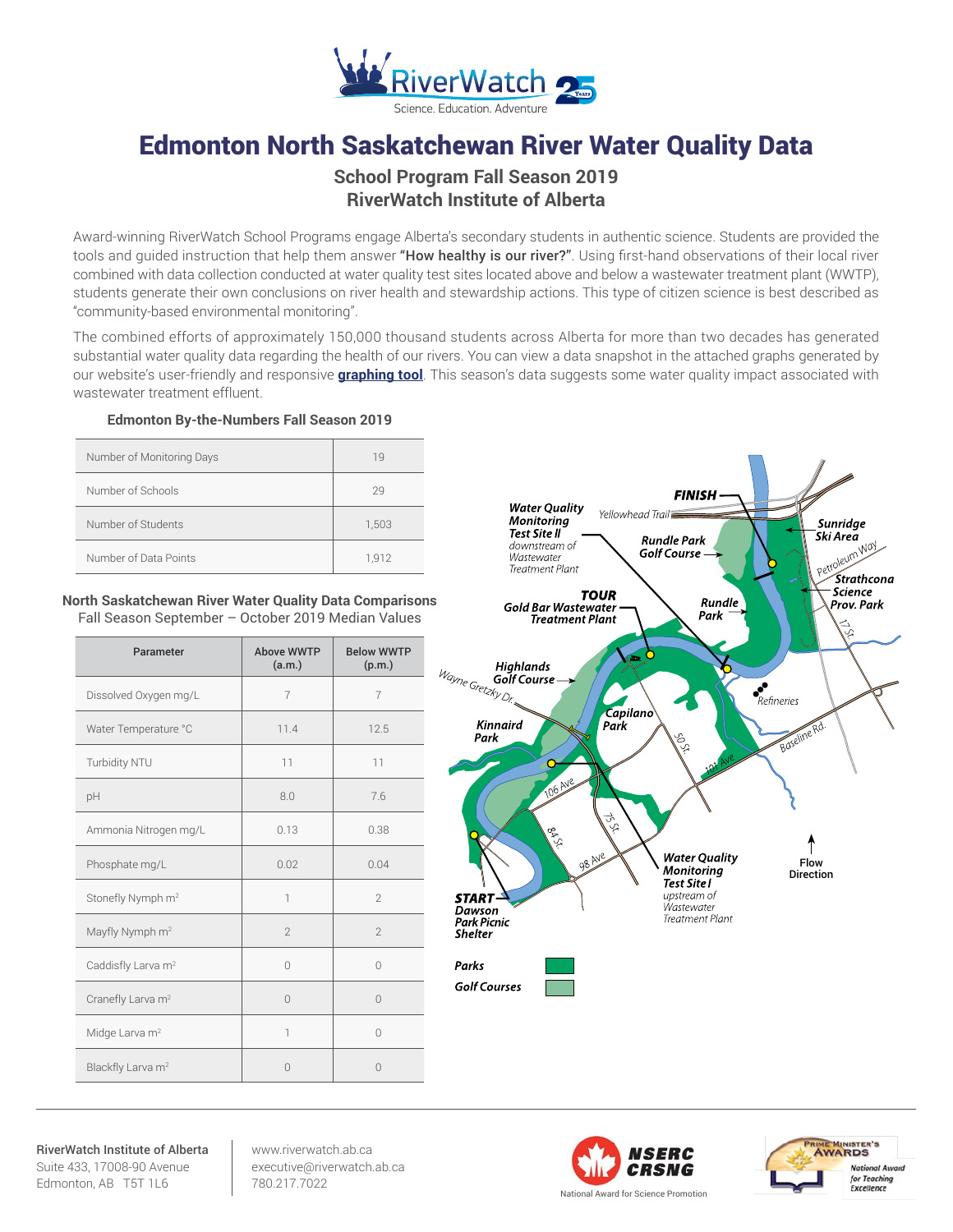

Dissolved oxygen concentrations are measured using Hach kits with a drop-by-drop titration to show a change in water color until totally clear. Dissolved oxygen is tested during daylight while macrophyte and algae photosynthesis is underway and generating oxygen. The first upstream test site is sampled in the morning; the second downstream test site is sampled in the early afternoon.

## **Turbidity (NTU) pH**

**Median 11**



Turbidity is measured by slowly pouring water into a graduated cylinder marked with "Nephelometric Turbidity Units" or NTU's.

 $15$ 10 North Saskatchewan River at North Saskatchewan River at Gretzky Gravel Bar (Upstream) Gold Bar Creek (Downstream) **12.5**

Water temperatures are measured using a digital thermometer placed in flowing, shallow water near shore. The first upstream test site is sampled in the morning; the second downstream test site is sampled in the early afternoon.



River pH is measured using Hach kits that compare a change in water color.

 $0.8$  $0.6$  $0.4$  $0.2$ North Saskatchewan River at North Saskatchewan River at Gretzky Gravel Bar (Upstream) Gold Bar Creek (Downstream)

### **Ammonia Nitrogen (mg/L) Phosphorus (mg/L)**



Ammonia nitrogen concentrations are measured by dipping Hach test strips into water and noting the color change.

Orthophosphate concentrations are measured with Hach kits that compare a change in water color.

**To review data with our online graphing tool, visit <www.riverwatch.ab.ca/science/data>**

**Median 0.13 0.38 Median 0.02 0.04**